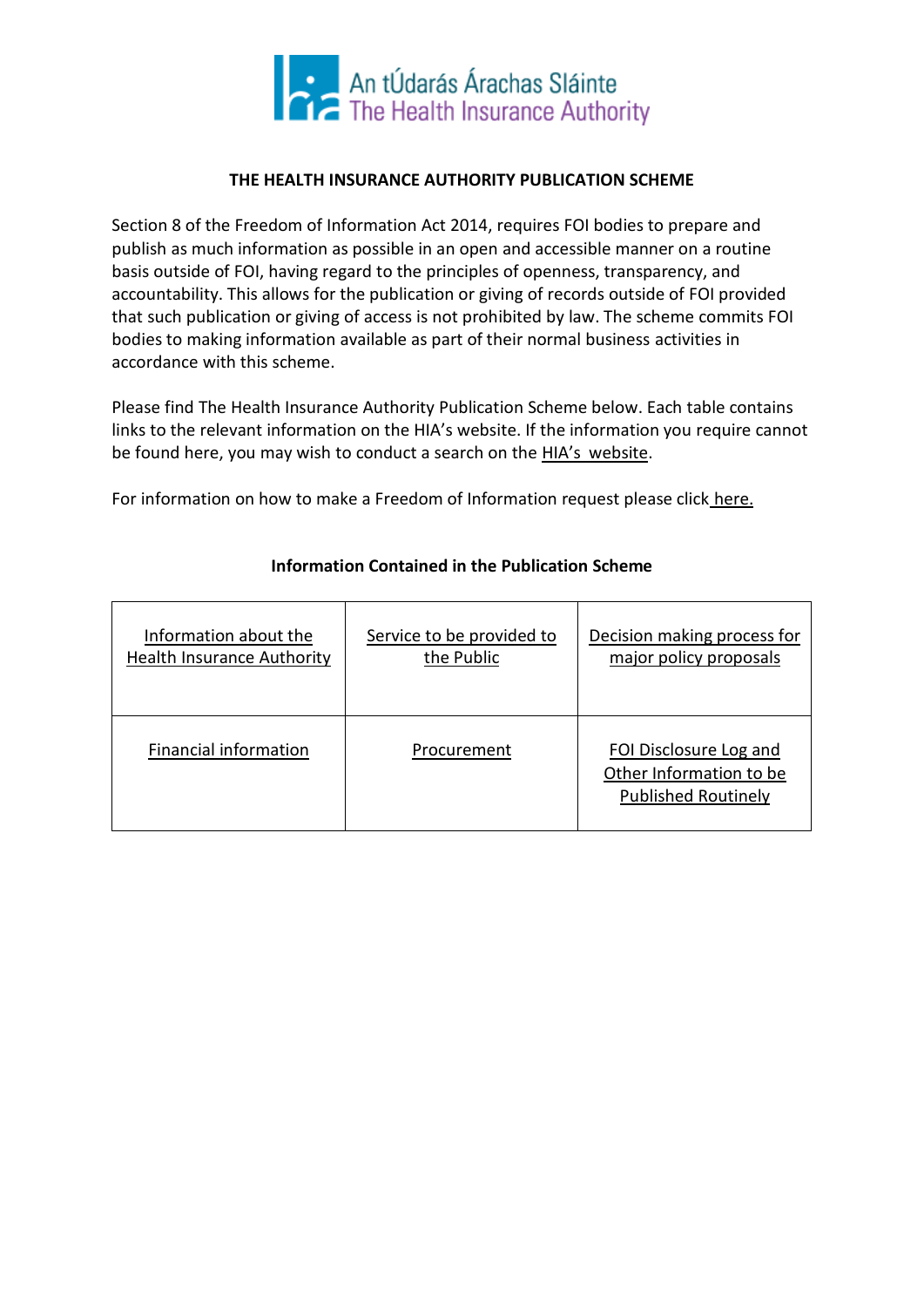

# A. Information about the Health Insurance Authority

In this section the HIA provides details of**:**

- **Establishment of organisation** (Ctrl + click to follow embedded link)
- **Roles, responsibilities and functions** (Ctrl + click to follow embedded link)
- Governance/Management arrangements
	- o **Authority membership** (Ctrl + click to follow embedded link)
	- o **Management team** (Ctrl + click to follow embedded link)
- **Corporate Plans and Strategies** (Ctrl + click to follow embedded link)
- **Annual Report** (Ctrl + click to follow embedded link)
- **Organisation and Pay/Grading Structures** o Below is the Organisational Structure of the Health Insurance Authority
- Organisation and Pay/Grading Structures: Below is the Organisational Structure of the Health Insurance Authority



# **HIA Organisational structure**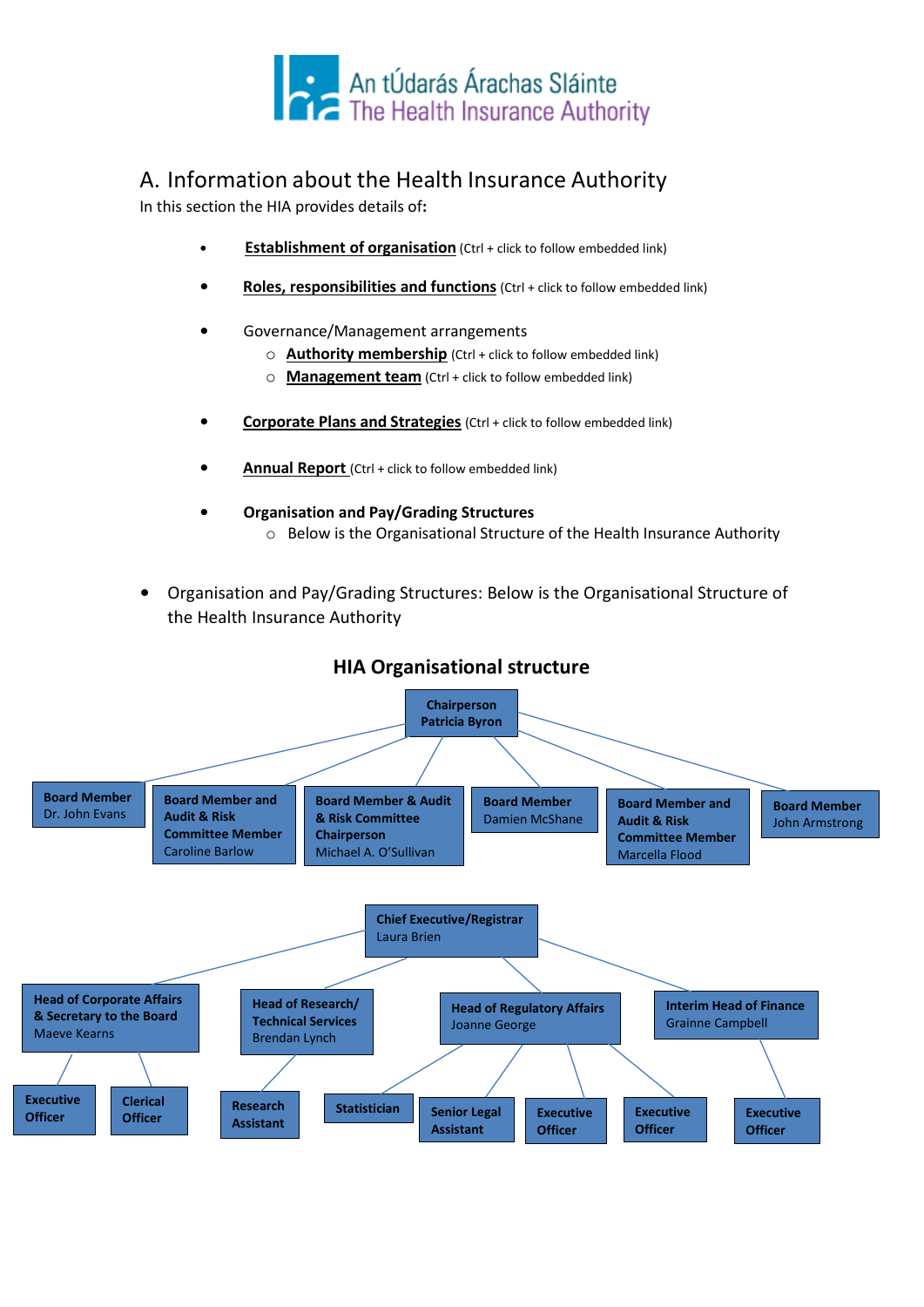

Pay scales in the Health Insurance Authority are in accordance with the Circulars 28/2009 & 08/2013 issued by the Department of Finance & Department of Public Expenditure & Reform, respectively, in accordance with the Financial Emergency Measures in the Public Interest Acts (No.2) Act 2009 & (No. 18 of 2013) and the relevant provisions of the Haddington Road Agreement.

Circular 28/2009: Revision of pay of Civil Servants Application of pay adjustments in accordance with the Financial Emergency Measures in the Public Interest (No. 2) Act, 2009

Circular 8/2013: Revision of pay of Civil Servants Revision of pay of Civil Servants Application of pay adjustments and related measures in accordance with the Financial Emergency Measure in the Public Interest Act, 2013 and the Haddington Road Agreement

- **•** Locations and contact details for the organisation (Ctrl + click to follow embedded link)
- **Useful Links to other agencies/bodies** (Ctrl + click to follow embedded link)
- **Details of Service Level Agreements/Memoranda of Understanding** (Ctrl + click to follow embedded link)
- **Customer Charters** (Ctrl + click to follow embedded link)
- **Codes of Practice or Guidelines** (Ctrl + click to follow embedded link)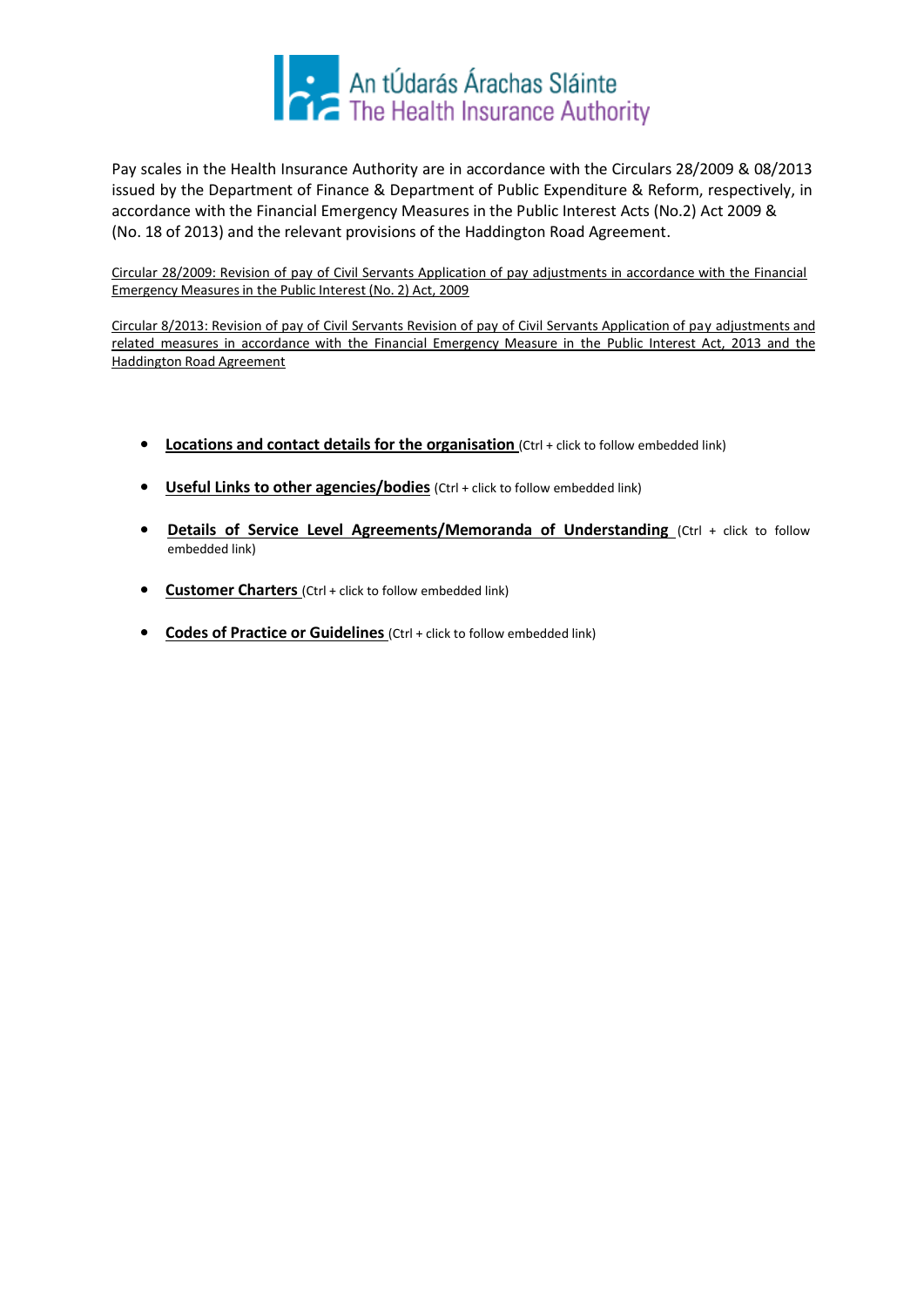

# B. Services Provided or to be provided to the Public

- **Services provided for public including Administration of an enactment/scheme**
	- o The Health Insurance Authority takes such actions as it considers appropriate to increase the awareness of members of the public of their rights as consumers of health insurance and of health insurance services available to them. A significant public resource is the comparison tool of the plans available on the private health insurance market at www.healthinsurancecomparison.ie. This information can also be obtained by contacting the Authority at 1850 929 166 or 01 4060080.
	- o The Health Insurance Authority maintains "The Register of Health Benefits Undertakings" and "The Register of Health Insurance Contracts".
	- o The Health Insurance Authority carries out certain functions in relation to risk equalisation, including to advise on the Risk Equalisation System and to manage and administer the Risk Equalisation Fund.
- **How such services can be accessed**
	- o **HIA Website** (Ctrl + click to follow embedded link)
	- o **Contact the HIA directly** (Ctrl + click to follow embedded link)

## • **How much such services cost to access, if any**

Services are provided **Free of Charge** with the exception of specific charges that apply under the Freedom of Information Act where a freedom of information request is made.

- **Administration of such services** (Ctrl + click to follow embedded link)
- **Review or appeal rights relating to such services** (Ctrl + click to follow embedded link)
- **Research projects undertaken in respect of these functions/services** (Ctrl + click to follow embedded link)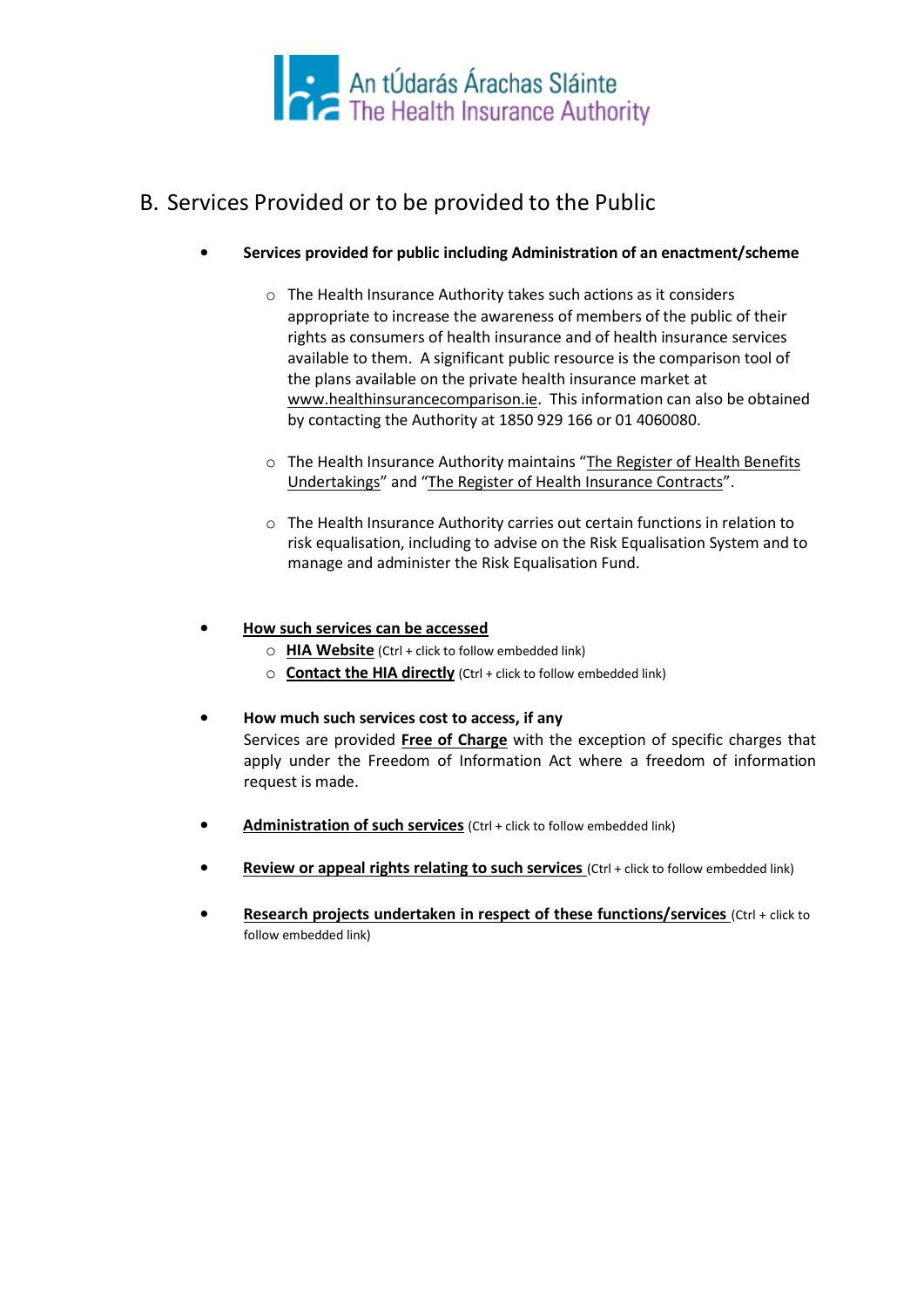

- C. Decision Making process for major policy proposals
	- **Major policy proposals including any public consultation exercises** (Ctrl + click to follow embedded link)
	- **Background information relating to major policy proposals and decisions** (Ctrl + click to follow embedded link)
	- **Reports on the operation of public services by the FOI body** Nothing to date
	- **Expenditure reviews, Policy assessments** Nothing to date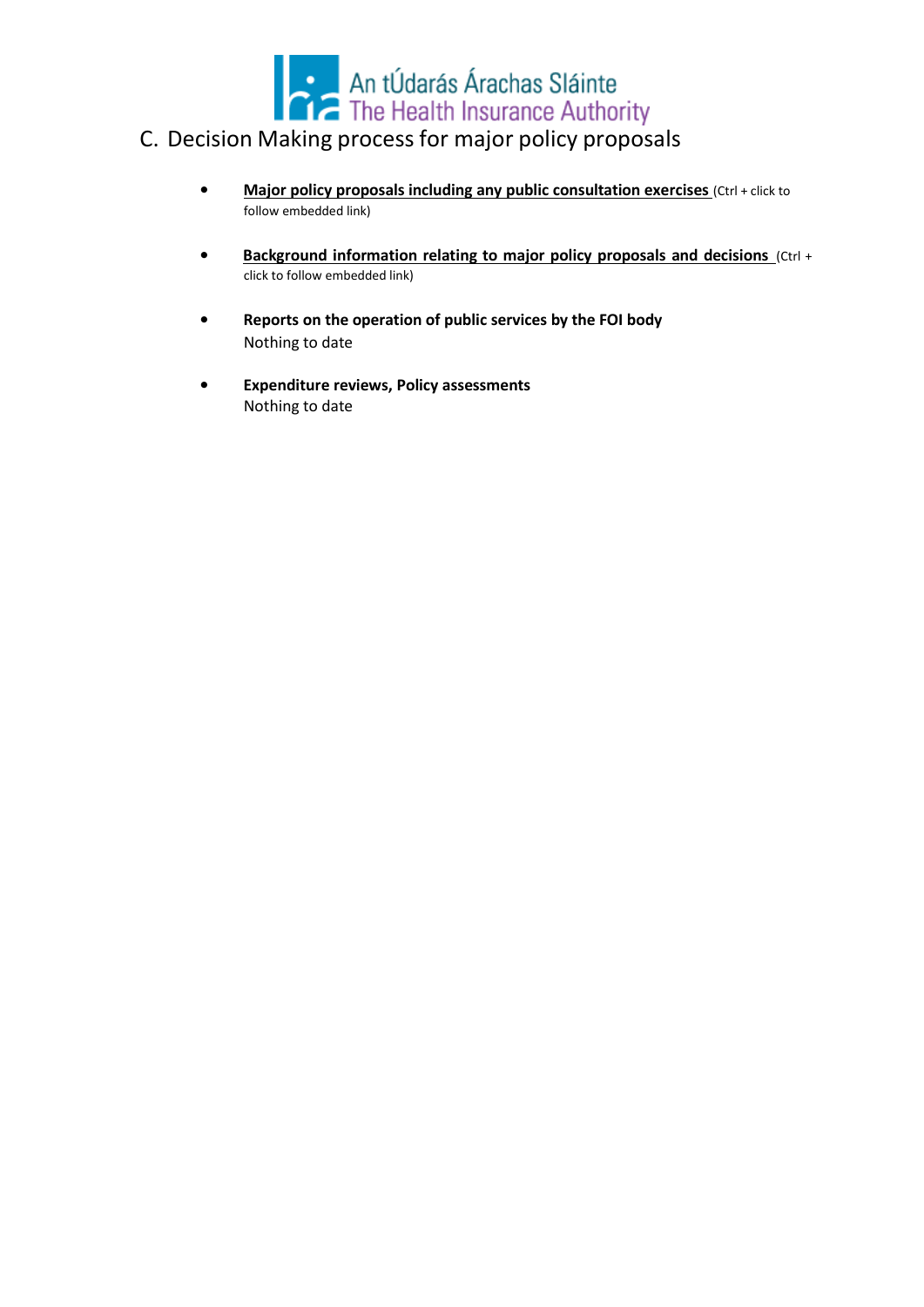

- **Financial statements** (Ctrl + click to follow embedded link)
- **Plans for major Capital Expenditure** None
- Payments or Purchase Orders for goods and services (Ctrl + click to follow embedded link)
- **Governance Board Member remuneration** The remuneration received by Members of the Authority is stated annually in the HIA's Annual Reports.
- **Funding/Sponsorship of non-public bodies** The Health Insurance Authority does not provide funding by way of grants or sponsorship to any non-public bodies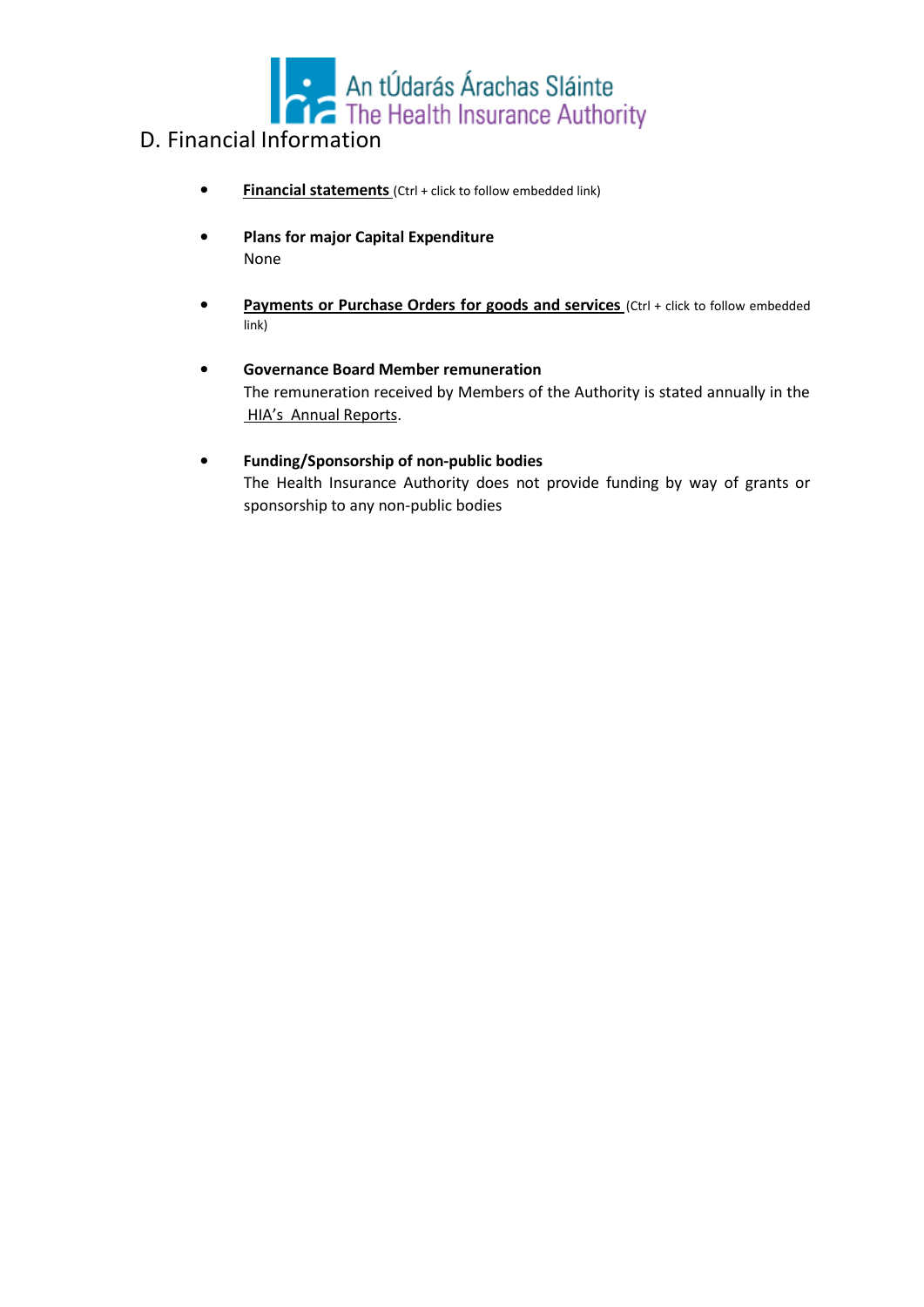

All Irish public bodies are obliged to treat public funds with care and to ensure that the best possible value-for-money is obtained whenever public money is being spent or invested.

The Public Spending Code is the set of rules and procedures that apply to ensure that these standards are upheld across the Irish public service

## • **Procurement policies**

The Health Insurance Authority adheres to Public Procurement Guidelines in relation to the attainment of professional services. The guidelines can be accessed here.

The Office of Government Procurement (OGP) commenced operations in 2014 and is now taking responsibility for sourcing of goods and services on behalf of the Irish Public Service. Through Framework agreements Public Bodies are encouraged to source provision of services within this process. The HIA has used this process to tender for service provision where appropriate and suitable to the HIA's requirements.

- **A link to all current tender competitions on the eTenders website** (Ctrl + click to follow embedded link)
- **Public contracts awarded including contract type, contractor, value, award date, duration and brief description (tabular format) over €10k for ICT and over €25k for other contracts**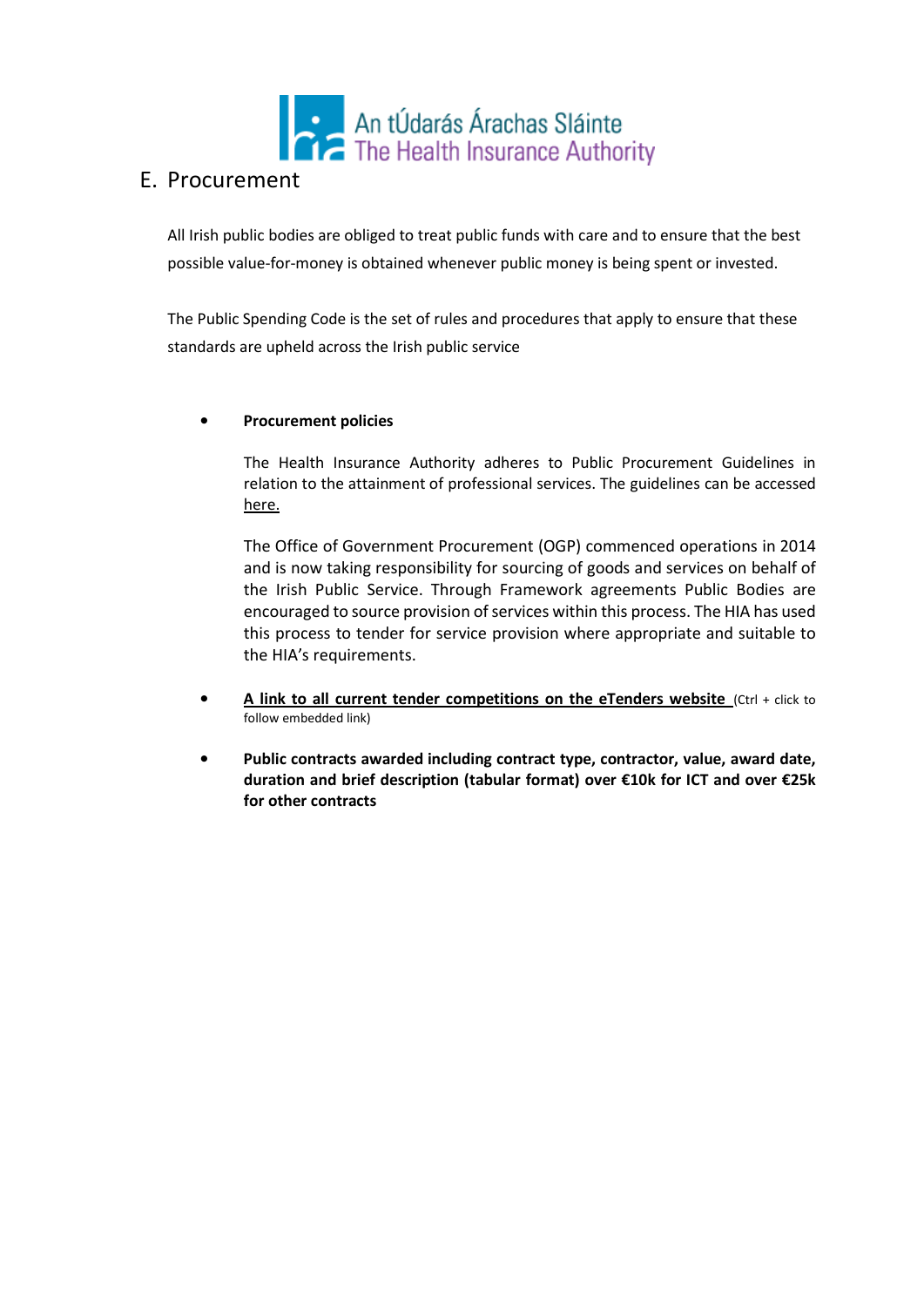

| Contracts Awarded in 2021 |                     |                                   |                                                              |                                           |  |  |  |
|---------------------------|---------------------|-----------------------------------|--------------------------------------------------------------|-------------------------------------------|--|--|--|
| Company                   | Type of<br>Contract | Value of Contract                 | Award Date & Duration                                        | Description                               |  |  |  |
| <b>Mazars</b>             | Single<br>Contract  | Pro-rata                          | 12 months with 3<br>optional extensions of 12<br>months each | <b>Internal Audit</b>                     |  |  |  |
| Annertech                 | Single<br>Contract  | Pro-rata                          | 12 months with 1<br>optional 12 month<br>extension           | <b>Website Hosting</b><br>and Maintenance |  |  |  |
| Kantar                    | Single<br>Contract  | Pro-rata                          | 12 months                                                    | Media<br>monitoring                       |  |  |  |
| PC Peripherals            | Single<br>Contract  | Approximately €4,000<br>per annum | 3 years                                                      | IT maintenance,<br>support and<br>repair  |  |  |  |
| Spectrum life             | Single<br>Contract  | Pro-rata                          | 12 months                                                    | <b>EAP</b> service                        |  |  |  |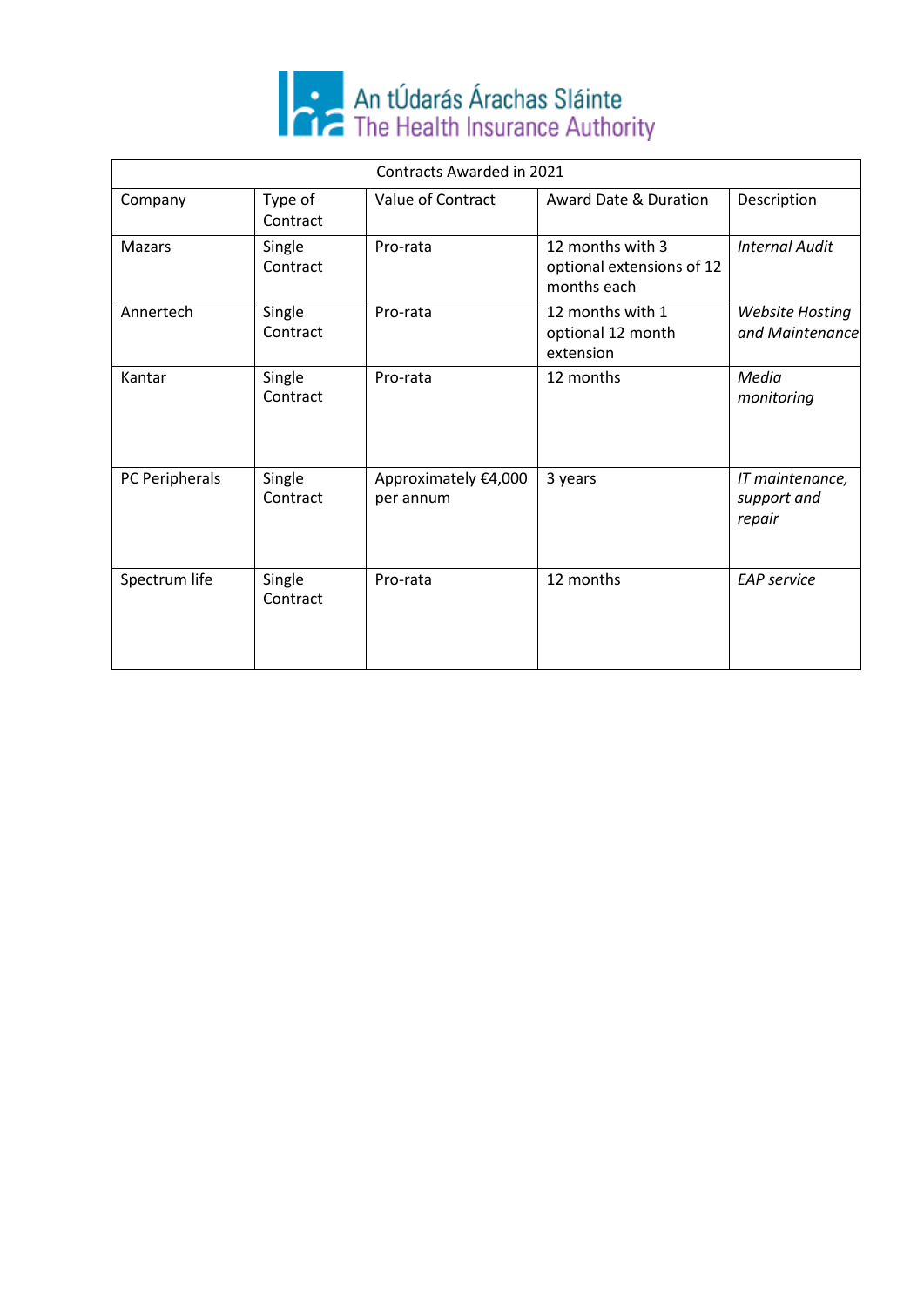

# F. FOI Disclosure Log and Other Information to be Published Routinely

- **FOI Applications** (Ctrl + click to follow embedded link)
- **FOI Disclosure Log:**

| <b>Date Request</b><br><b>Received</b> | Category of<br>Requester | <b>Summary of Request</b>                                                                                                                                      | <b>Decision Type</b>                     | <b>Date of Release</b> |
|----------------------------------------|--------------------------|----------------------------------------------------------------------------------------------------------------------------------------------------------------|------------------------------------------|------------------------|
| 25/02/2021                             | Journalist               | could I request records<br>on the amount of money<br>the Health Insurance<br>Authority has spent on<br>commercial advertising<br>from January 2020 to<br>date? | Granted                                  | 24/03/2021             |
| 14/05/2021                             | Journalist               | Copies of all minutes<br>of the last three HIA<br><b>Board meetings</b>                                                                                        | Part granted                             | 08/06/2021             |
| 15/06/2021                             | Unknown                  | Technologies used and<br>services outsourced                                                                                                                   | Refused<br>(Insufficient<br>particulars) | 28/06/21               |
| 26/10/2021                             | Other                    | Payments made by<br><b>HIA</b> to external<br>suppliers                                                                                                        | Withdrawn                                |                        |
| 04/11/2021                             | Journalist               | Copies of all minutes<br>of the last four HIA<br><b>Board meetings</b>                                                                                         | <b>Part Granted</b>                      | 06/12/2021             |

## **Background to Disclosure Logs:**

Guidelines issued to Freedom of Information (FOI) bodies, including The Health Insurance Authority, provide that a Disclosure Log be made available on a quarterly basis of requests made to it under the Freedom of Information Act, 2014.

The following is The Health Insurance Authority's Disclosure Log from 1st January, 2021 to 31st December, 2021 incl.

The log gives detail of all Non-Personal FOI requests received, including:

- o The date of receipt of the request
- o Details of request
- o Whether request was withdrawn
- o Category of requester; journalist, client, other